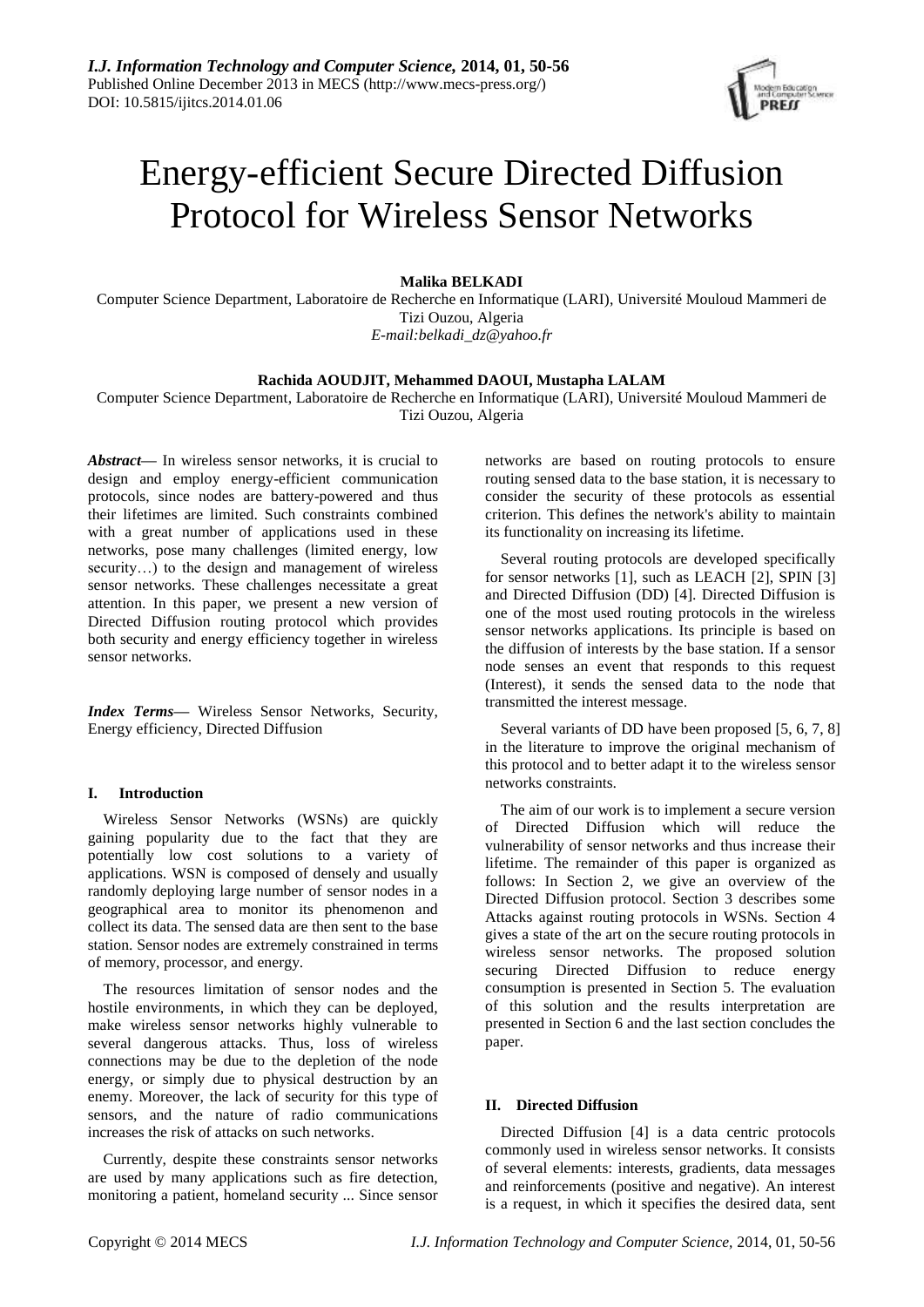by the base station (sink node) to the sensor nodes (Fig. 1(a)). A gradient is a response link to the neighbor from which the interest was received (Fig. 1(b)). Therefore, using the interest and gradients, routes are established between sensor nodes and sink node. Several routes can

be set so that one of them is selected according to the rate. Data messages are events generated by one or more sensor nodes in response to requests sent by the base station.



Interests and gradients are described by attributevalue model. When the sink requires a data, it broadcasts an interest containing several fields that depend on the application, such as: the type of required data, the rate of desired data and the time to live of the interest ... Interests initially specify a low rate of data flow, but once a base station starts receiving events it will reinforce one (or more) neighbor in order to request higher data rate. This process proceeds recursively until it reaches the nodes generating the events, causing them to generate events at a higher data rate. Alternatively, routes may be negatively reinforced as well.

Each node in the network maintains an interest cache which contains the information about the interest it received. Interest cache does not have information about the base station but the one-hop neighbor from which it received the interest. There are several fields in the interest cache as a time stamp field indicating the time stamp of the last event received. The interest cache also contains several gradient fields, up to one per neighbor. Each gradient contains the data rate field which specifies the data rate requested by the corresponding neighbor and also maintains a duration field.

When an interest reaches targeted sources, the sensors begin data collection. Then, the sensor node searches in its interest cache for a matching interest entry. If a matching interest is found then the node will look at the data rate parameter for all the gradients and forward the data at the rate specified. It will initially be slower for all gradients. So, all the neighbors receive a copy of the event. The source node unicasts the events, to all the neighbors for which it has a gradient. If the data rates of downstream nodes are different, then the source node sends the events to the highest data rate neighbor. The node which receives the events from the source, attempts to find a matching entry in its interest cache. If a match does not exist then the data message is deleted. Nodes of the sensor network may also send positive or negative reinforcement that increase or decrease the rate on a given path.

When the data message reaches the base station, this base station reinforces positively one particular neighbor, and that neighbor, reinforces one of its upstream neighbors. The reinforcement continues till the message reaches the source node (Fig. 2 (a)). The data message will be sent through this reinforced route (Fig. 2(b)). A base station can also send a negative reinforcement to remove unnecessary routes between the source node and the base station (Fig.  $2(c)$ ).

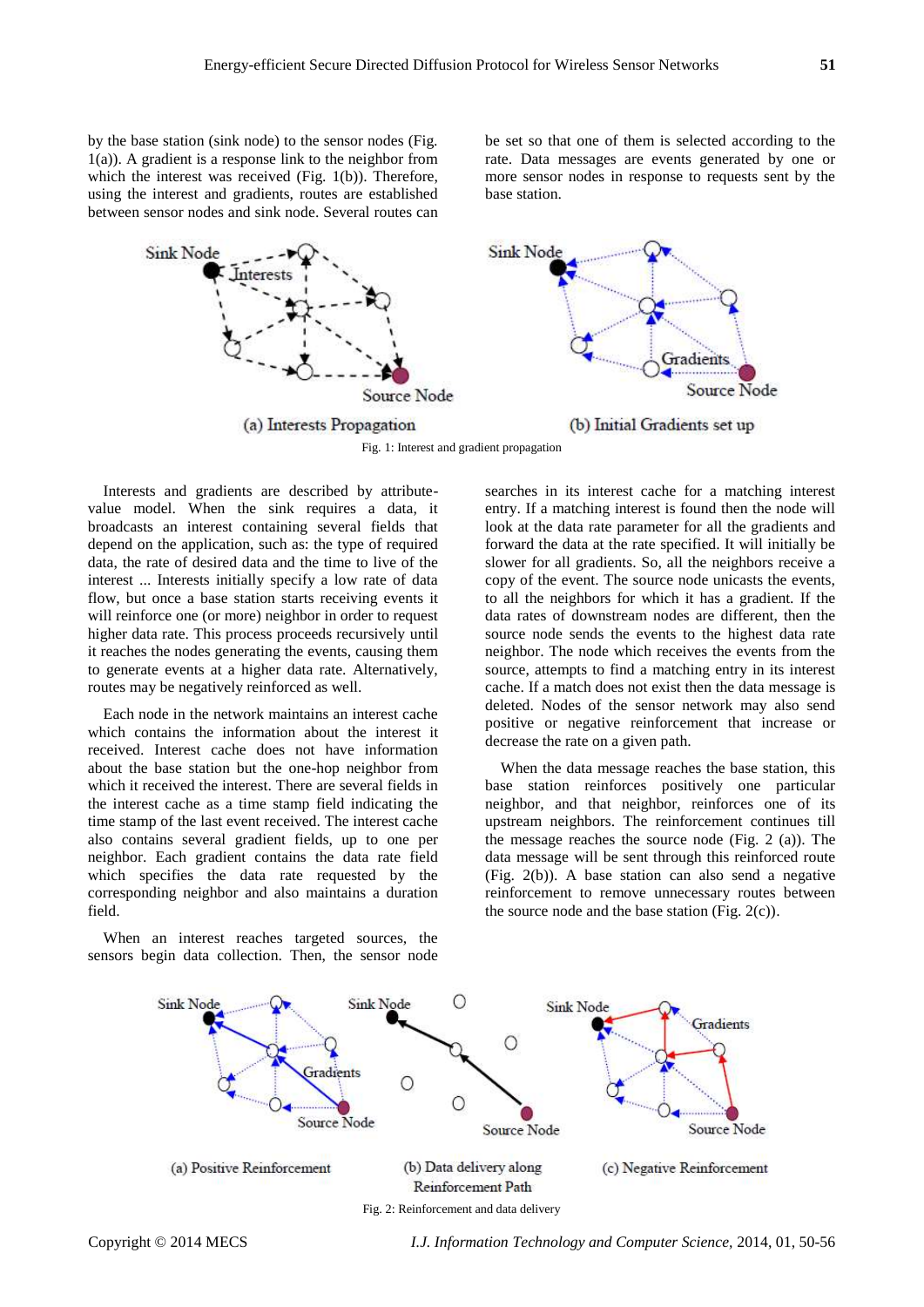# **III. Attacks against Routing Protocols in WSN**

In this section, we present some types of attacks against the WSNs [9, 10, 11], particularly those on the network layer. In the literature, several dangerous attacks on this layer are identified [12]. Most of them fall into one of the following categories:

- Routing loop: An attacker injects malicious routing information that causes other nodes to form a routing loop. Packets injected into this loop (both by legitimate and malicious nodes) are then sent in a circle, wasting precious communication and battery resources.
- General Denial-of-Service (DoS) attacks: By injecting malicious information or altering legitimate routing setup messages, an attacker can prevent the routing protocol from functioning correctly. For example, an attacker can forge messages to convince legitimate nodes to route packets in away from the correct destination. Wood and Stankovic [13] give taxonomy for DoS attacks against sensor networks.
- Sybil attack: A malicious node creates multiple fake identities to perform attacks [14]. In geographic routing protocols, fake identities can claim to be at multiple locations.
- Black hole attack: A malicious node advertises a short distance to all destinations, attracting traffic meant for those destinations. The attacker can selectively forward messages (although it may be difficult for them to leave the black hole).
- Sink holes: In a sinkhole attack [15], the adversary manipulates the neighboring nodes to attract nearly all the traffic from a particular area through a compromised node and create a sink hole. This malicious sink can now, not only tamper with the transmitted data but can also drop some vital data and lead to other attacks like selective forwarding. Lowcost routes may be erroneously flooded to lure the traffic [16].
- Wormhole attack: The wormhole attack [15] is a critical attack, where the attacker receives messages by making a tunnel and a low-latency link in one part of the network and replays them in a different part. An adversary could convince nodes which would normally be multiple hops from a sink that they are only one or two hops away via the wormhole. This would not only make some confusion in the routing mechanisms but would also create a sinkhole since the adversary on the other side of the wormhole can pretend to have a high quality route to the sink, potentially drawing all traffic in the surrounding area.
- Replication attack: An adversary may compromise a single legitimate node and insert copies throughout the network, increasing its presence in the network and thus allowing it to influence and subvert the network's performance.
- Selective forwarding: In a selective forwarding attack, malicious nodes may refuse to forward certain messages and simply drop them, ensuring that they are not propagated any further.
- Flooding: A flooding attack overwhelms a victim's limited resources, whether memory, energy, or bandwidth. In a homogeneous network, an adversary node may have the same resource limitations as a victim, making an attack relatively expensive to mount. However, if an attacker possesses a more powerful device, such as a base station or laptop, the cost of the flooding attack relative to the result is much lower.
- HELLO flooding attack: Slightly different from conventional flooding, a HELLO flood is a single broadcast by a powerful adversary to many members of the WSN, announcing false neighbor status [15]. Many protocols use the exchange of HELLO packets to establish local neighborhood tables. The result of a HELLO flood is that every node thinks the attacker is within one-hop radio communication range and sends to this attacker the data packets. One possible solution to this attack is to use the authentication mechanism by a tiers sensor node [17].

Sadeghi [12] summarized the possible attacks on a set of routing protocols in wireless sensor networks as shown in table1. For example, geographic routing protocol suffers from three attacks: selective forwarding, spoofed attack and sybil attack but Directed Diffusion protocol suffers from all the attacks listed in this table.

| <b>Routing</b><br>protocol          | <b>Selective</b><br>Forwarding | <b>Spoofed</b><br><b>Attack</b> | Sybil<br><b>Attack</b> | Sink<br>Hole<br>Attack | <b>HELLO</b><br>Attack |
|-------------------------------------|--------------------------------|---------------------------------|------------------------|------------------------|------------------------|
| <b>Directed</b><br><b>Diffusion</b> |                                |                                 |                        |                        |                        |
| <b>TinyOS</b><br>beacoming          |                                |                                 |                        |                        |                        |
| Geographic<br>routing               |                                |                                 |                        |                        |                        |
| <b>Rumor</b><br>routing             |                                |                                 |                        |                        |                        |

Table 1: Attacks on routing protocols in Wireless Sensor Networks

## **IV. Secure Sensor Network Routing Protocol**

Many routing protocols have been specifically designed for WSNs [2, 3, 4]. But few of them take into consideration the vulnerabilities and the attacks against these networks [9, 10, 11, 12]. So, routing protocols should be resistant to these attacks. Security is very important for many applications in sensor networks and even critical for some others such as military target tracking and surveillance, natural disaster relief, biomedical health monitoring, environment exploration and agricultural industry. Below, we give some solutions presented in the literature to secure routing in wireless sensor network.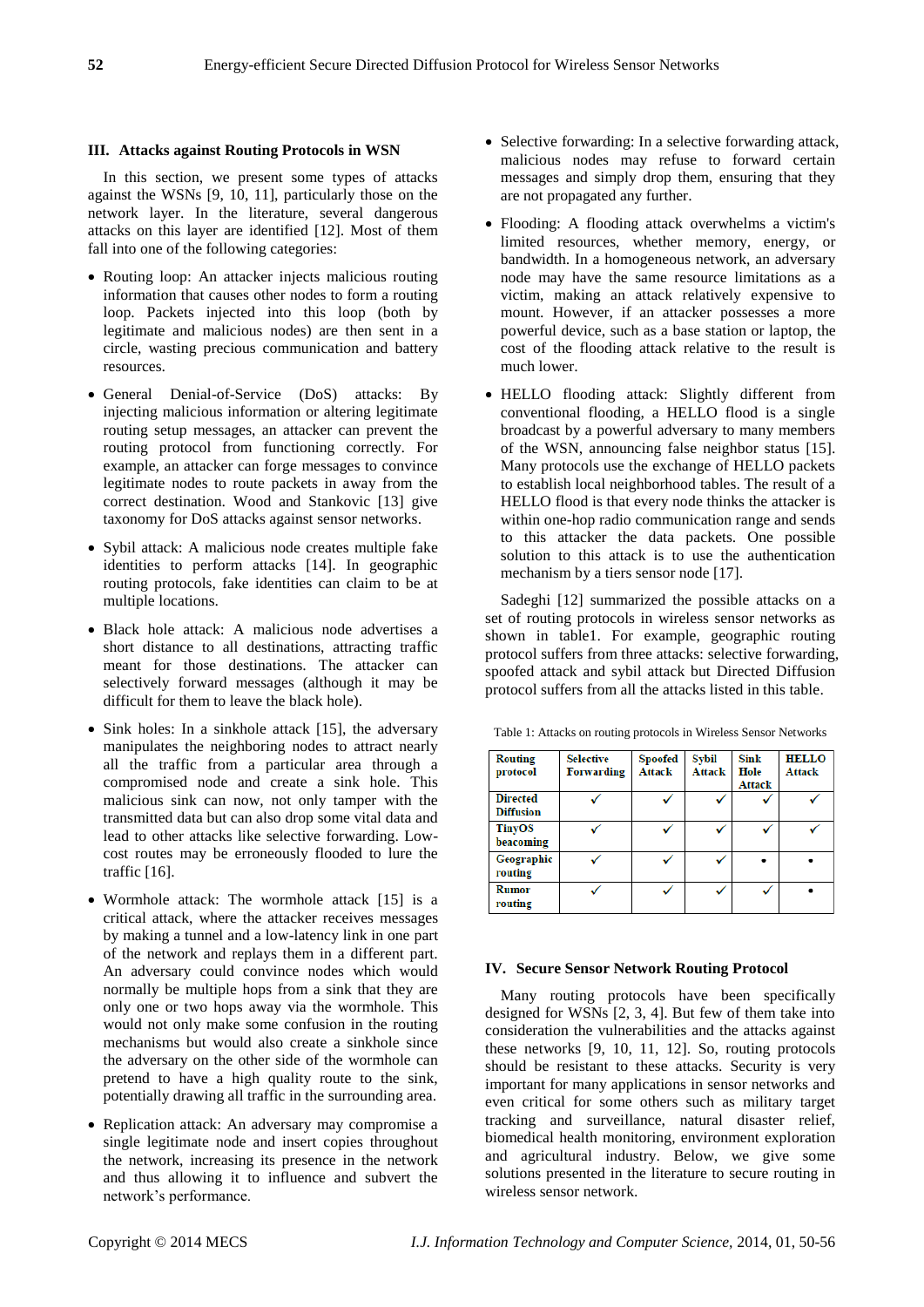In [18] authors present Secure Implicit Geographic Forwarding (SIGF) routing protocol, a family of configurable secure routing protocols. As a preventive measure, this protocol chooses next hop dynamically and non-deterministically rather than maintaining routing tables. Deng et al [19] present an Intrusiontolerant routing protocol for WSNs (INSENS). INSENS does not rely on detecting intrusions, but uses multipath technique in order to make the network resilient to attacks. The idea of INSENS is that an intruder may compromise a small number of nodes in the networks, but the damage is limited and does not spread in the network. Yin and Madria [20] proposed a hierarchical secure routing protocol against black hole attack (HSRBH). This protocol is the family of hierarchical routing protocols which applies MAC (Message Authentication Code) for integrity of the packets and Symmetric cryptography for discover a safe route against black hole attack. Zhang et al [21] proposed a Secure Routing Protocol for Cluster-Based Wireless Sensor Networks using Group Key Management (RLEACH). This protocol which is a family of clusterbased protocol can be thought as security extension of LEACH. This protocol is resistance against the different attacks such as selective forwarding, Sybil and hello flood attack. In [22, 23] a secure extension for the Directed Diffusion protocol is proposed. Authors in [22] derive an extension of Logical Key Hierarchy (LKH) and merge this extension with Directed Diffusion. The resulting protocol, LKHW combines the advantages of both LKH and Directed Diffusion. In [24] authors give a simple scheme to securely diffuse data. They considered the limited CPU processing capability, for witch they use an efficient one-way chain and do not use asymmetric cryptographic operations in this protocol. DAWWSEN (Defence mechanism Against Wormhole attacks in Wireless Sensor Networks) was introduced by Kaissi and al [23]. They presented a defence mechanism against wormhole attacks in wireless sensor networks. Specifically, a simple routing tree protocol is proposed and shown to be effective in defending against wormhole attacks.

# **V. The Proposed Solution to Secure Directed Diffusion**

Directed Diffusion is a very popular routing protocol in wireless sensor networks. Unfortunately, it suffers from several vulnerabilities and attacks as shown in table 1.

Among the main objectives of attacks on routing protocols in sensor networks we notice the depletion of scarce energy resource. Energy is the major constraint of wireless sensor capabilities because once sensor nodes are deployed; they cannot be easily replaced or recharged. Therefore, the battery charge taken with them to the field must be conserved to extend the life of the individual sensor node and the entire sensor network. For this, we are motivated to propose a secure version of Directed Diffusion to extend the network lifetime.

Securing this protocol requires to provide the basic security services such as authentication, data integrity, freshness of messages and confidentiality [10].

Any security processes need encryption keys. In our work, to secure Directed Diffusion, we use LEAP [24], a key management protocol in sensor networks. The choice of this protocol is motivated by the fact that it allows unicast and broadcast authentication and it is flexible in terms of energy consumption.

LEAP protocol uses four different keys to provide security in the network. But in our work, to secure Direcetd Diffusion and regarding to the different types of transmissions in this protocol, we use three types of keys. These keys are: the individual key of a node u (IKu), which is used to secure communication between a node and the base station, the pair-wise key (Kpair) to secure communication between a node and one of its neighbors and finally the global key (BK), all the nodes in the sensor network share this key with the base station. The base station uses global key to encrypt the interest message and all the nodes in the network uses this key to decrypt the announcements from the base station. The nodes store the interest information in their interest cache and then encrypt the message using the global key to further broadcasting it. The communication cost is reduced by using this key. The forth key of LEAP is the cluster key, but in our work, we do not need this key as in Directed Diffusion protocol, all the communications are between one hop neighbors.

The global and individual keys are loaded into all the nodes in the network before deployment. However, the pair-wise key is established after the network deployment. Once all keys are established, the base station can broadcast the interests to ask the sensor nodes about the required data.

To ensure the authentication, the MAC (Message Authentication Code) can be calculated on the node identifier (Id). To ensure the data integrity, the MAC can be calculated on the data. In this work, to ensure both authentication and integrity of data to transmit to the sink node, we calculate the MAC on the identifier and the data at the same time, we note this DATA  $(DATA = Id + data)$ . In the case of an interest packet which is broadcasted to all the neighbors we calculate the MAC by using the global key (MAC (DATA, BK)). But if the packet is a data packet or a reinforcement packet which is sent to one of the neighboring nodes, we calculate the MAC by using the pair-wise key (MAC (DATA, Kpair)).

To ensure confidentiality, we have encrypted the data using the pair-wise key and the RC5 algorithm [25]. This algorithm is chosen for its low power consumption.

The data freshness is ensured by integrating a TimeStamp field in each packet sent across the network.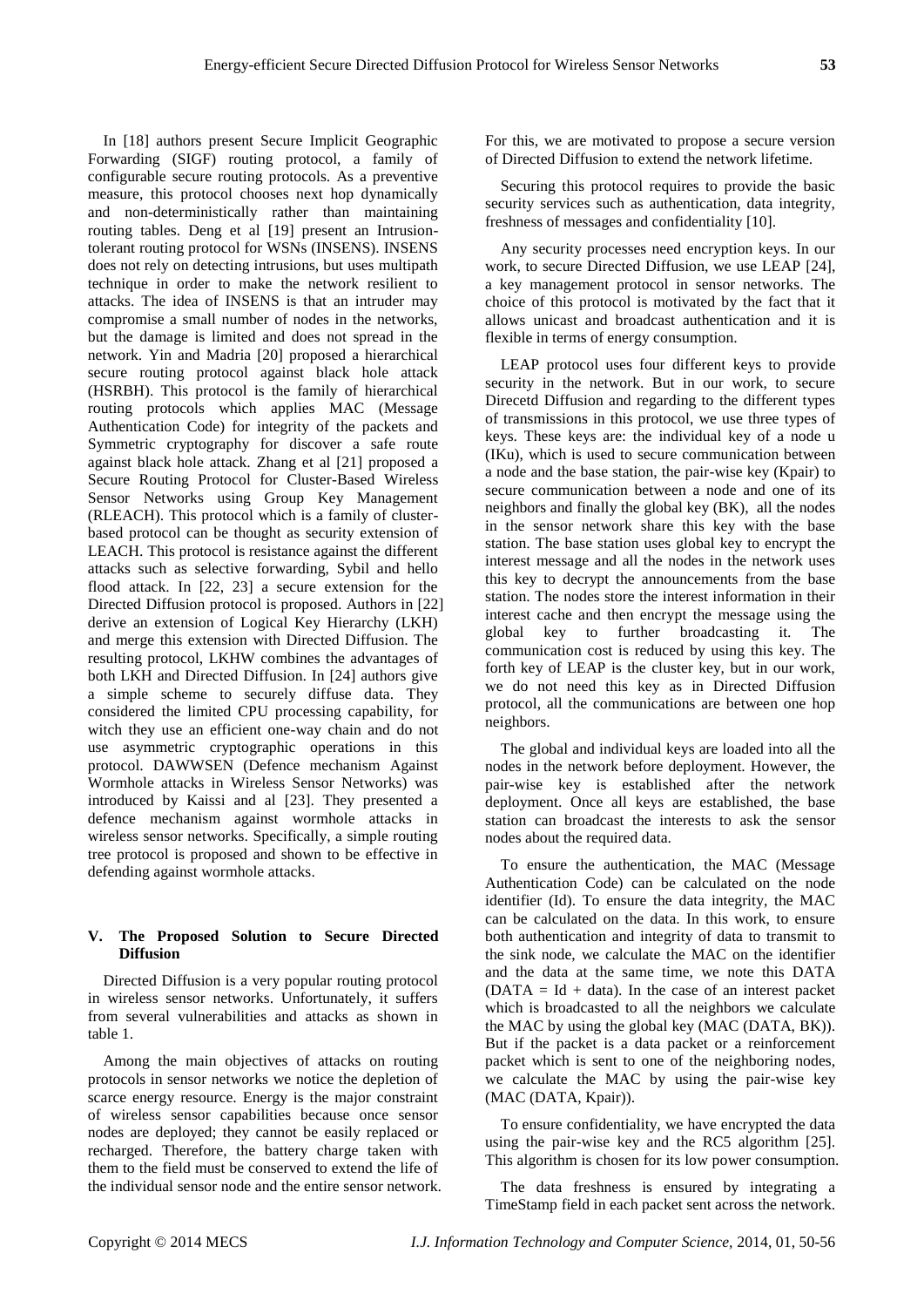A packet is considered fresh by the receiving node, if the difference between the receipt time of the packet and its send time (TimeStamp) is less than a certain value.

### **VI. Simulation and Results Interpretation**

In this section, we evaluate the performance of our proposed solution by doing a set of simulations under Jsim simulator [26].

We compare the performance of our solution (secure Directed Diffusion) with the original version of Directed Diffusion protocol. Our experimental model is established on 50 nodes, randomly dispersed in an area of 600x600 m2. We assume that all nodes are not mobile throughout the simulation period and are

homogeneous; i.e. all nodes have the same capacity in terms of energy and memory unless the base station is assumed to have a greater capacity and can not be compromised.

The implemented attack consists on rebroadcasting the interest packet by the malicious node; Interests received by the malicious node are sent in the network several times, wasting precious communication and battery resources. Consequently, the network lifetime is reduced.

The performance metric considered for the comparison of these two protocols is energy. We perform two sets of simulations. In the first case, we compare Directed Diffusion and secure Directed Diffusion in the absence of attacks. In the second case, we perform the same comparisons in the presence of attacks.



Fig. 3: Average remaining energy vs. Time in absence of attacks

Fig. 3 shows the simulation results for Directed Diffusion and secure Directed Diffusion in the absence of attacks. These results show that the variation of the average remaining energy versus time is almost the same for both protocols. We note that despite the additional phase of secure Directed Diffusion which

consists of keys establishment, the amount of energy consumed by the secure Directed Diffusion is insignificant compared to that consumed by Directed Diffusion. So our solution is not disadvantageous in terms of energy consumption.



Fig. 4: Average remaining energy vs. Time in presence of attacks

Fig. 4 shows the results obtained by simulating Directed Diffusion and secure Directed Diffusion in the presence of attacks. We notice that Directed Diffusion is very vulnerable to attacks. Thus, the attacks can

significantly reduce the lifetime of the sensor network. Each interest packet received by the attacker is retransmitted several times to all neighbors' nodes, which consumes a lot of energy because the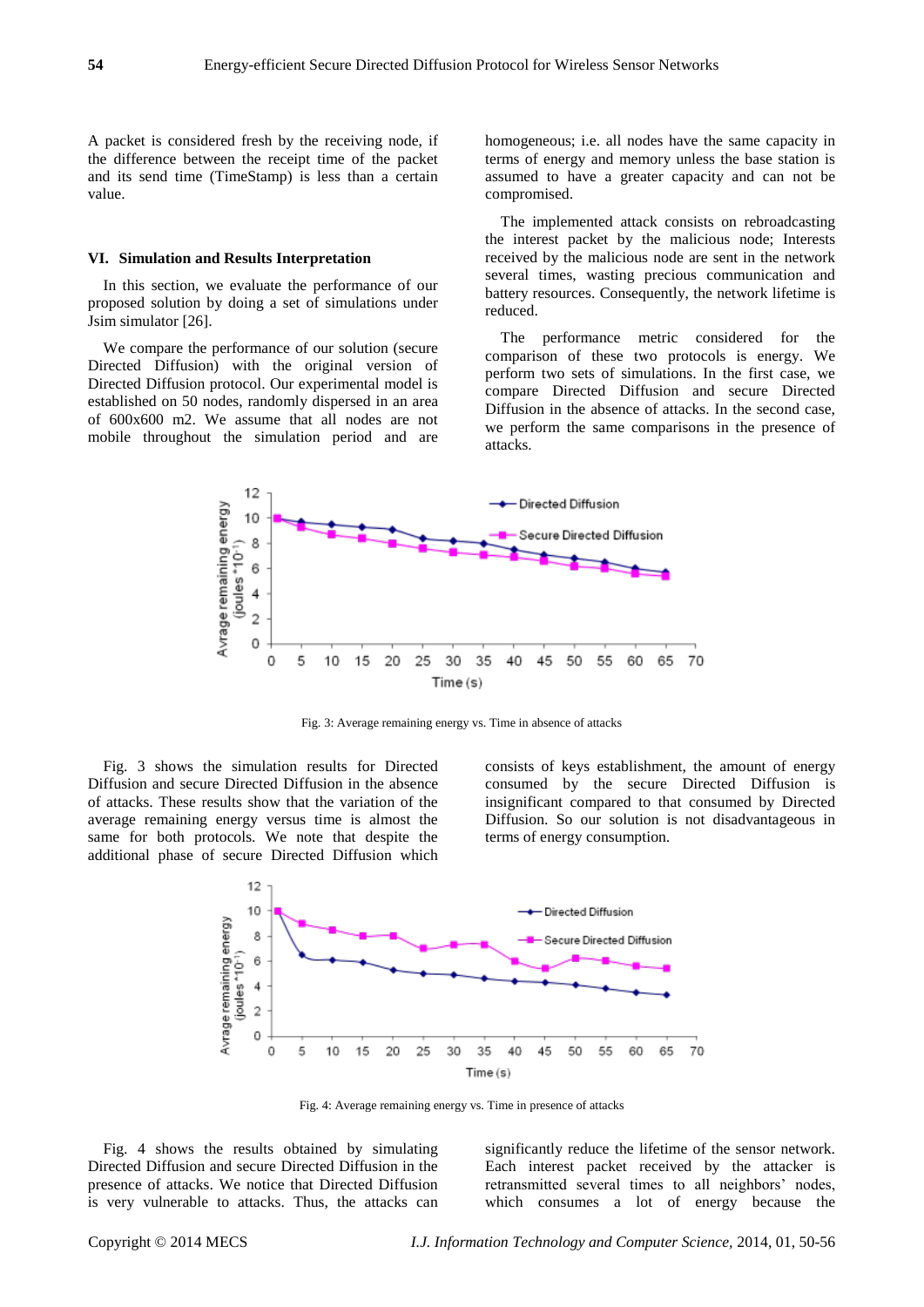transmission module is the module consuming the most energy on the node. However, the secure Directed Diffusion presents better results. This shows that our solution protects the network of premature death by detecting and preventing attacks.

### **VII. Conclusion**

Energy and security are vital to the acceptance and use of wireless sensor networks for many applications in our daily life. However, the most current researches do not considers simultaneously energy and security constraints in WSNs. In view of this need, we have proposed a new solution which deals with both energy and security in routing protocols. Specially, we have secured Directed Diffusion protocol in order to reduce the power consumption of nodes, so the lifetime of the network will be extended. The obtained results show that secure Directed Diffusion outperforms the original version of Directed Diffusion in terms of energy in presence of the attacks.

### **References**

- [1] S. K. Singh, M P. Singh, and D. K. Singh. Routing Protocols in Wireless Sensor Networks – A Survey [J] Computer Science & Engineering Survey (IJCSES), Nov 2010, 1(2): 63-83.
- [2] W. Heinzelman, A. Chandrakasan, and H. Balakrishnan. Energy-efficient communication protocol for wireless micro sensor networks[C]. IEEE Proc. Hawaii Int',l. Conf. System. Sciences, Jan 2000.1 -10.
- [3] J.Kulik, W. R. Heinzelman, and H. Balak-rishnan. Negotiation- based protocols for disseminating information in wireless sensor networks [J]. Wireless Networks, 2002, 8(2/3):169-185.
- [4] C. Intanagonwiwat, R. Govindan and D. Estrin. Directed Diffusion: a scalable and robust communication paradigm for sensor networks[C]. Boston, Massachusetts, USA. ACM. MOBICOM, 2000.56-67
- [5] M. Chen, T. Kwon, and Y. Choi. Energy-efficient differentiated directed diffusion (eddd) for realtime traffic in wireless sensor networks [J]. Elsevier Computer Communications Journal, Special Issue on Dependable Wireless Sensor Networks, Jan 2006
- [6] K. E. Kannnammal, and T. Purusothaman. New Interest Propagation in Directed Diffusion Protocol for Mobile Sensor Networks [J]. European Journal of Scientific Research, 2012, 68(1): 36-42
- [7] V. R. Kumar, J. Thomas, and A. Abraham. Secure Directed Diffusion Routing Protocol for Sensor Networks using the LEAP Protocol [M]. NATO

Security through Science Series -D: Information and Communication Security, Vol. 6, pp. 183-203, 2006

- [8] X. Wang, L. Yang, and K. Chen. SDD: Secure distributed diffusion protocol for sensor networks [A]. Proceedings of the 1st European Workshop on Security in Ad Hoc and Sensor Networks, LNCS 3313, 2005. 205-214.
- [9] G. Padmavathi, and D. Shanmugapriya. A survey of Attacks, Security Mechanisms and Challenges in Wireless Sensor Networks [J]. International Journal of Computer Science and Information Security (IJCSIS), 2009, 4(1 & 2):1-9.
- [10] M. K. Jain. Wireless Sensor Networks: Security Issues and Challenges [J]. International Journal of Computer and Information Technology (IJCIT), 2011, 2(1): 62-67.
- [11] S. K. Singh, M. P. Singh, and D. K. Singh. A Survey on Network Security and Attack Defense Mechanism For Wireless Sensor Networks [J]. International Journal of Computer trends and Technology, May to Jun, Issue 2011.
- [12] M. Sadeghi, F. Khosravi, K. Atefi, and M. Barati. Security Analysis of Routing Protocols in Wireless Sensor Networks [J]. International Journal of Computer science Issues (IJCSI), Jan 2012, Vol. 9, Issue 1, N° 3: 465-472
- [13] A. D. Wood, and J. A. Stankovic. A Taxonomy for Denial-of-Service Attacks in Wireless Sensor Networks [M]. Handbook of Sensor Networks: Compact Wireless and Wired Sensing Systems, edited by Mohammad Ilyas and Imad Mahgoub, CRC Press LLC, 2005.
- [14] Newso James, Elaine Shi, Dawn Song, and Adrian Perrig. The sybil attack in sensor networks: analysis & defenses[C]. In Proceedings of the 3rd international symposium on Information processing in sensor networks, IPSN '04, New York, NY, USA, 2004. 259-268.
- [15] C. Karlof, and D. Wagner. Secure routing in wireless sensor networks: attacks and countermeasures [J]. Ad Hoc Networks, 2003, 1(2- 3):293-315.
- [16] A.D. Wood, and J.A. Stankovic. Denial of service in sensor networks [J]. Computer, Oct 2002, 35(10):54-62.
- [17] D.R. Raymond, and S.F. Midki. Denial-of-service in wireless sensor networks: Attacks and defenses [J]. Pervasive Computing, IEEE, Jan.-Mar 2008. 7(1): 74-81.
- [18] A. D. Wood, L. Fang, J. A. Stankovic, and T. He. SIGF: A family of configurable secure routing protocols for wireless sensor networks [A]. In Proceedings of the 4th ACM Workshop Security of Ad hoc Sensor Networks, 2006. 35-48.